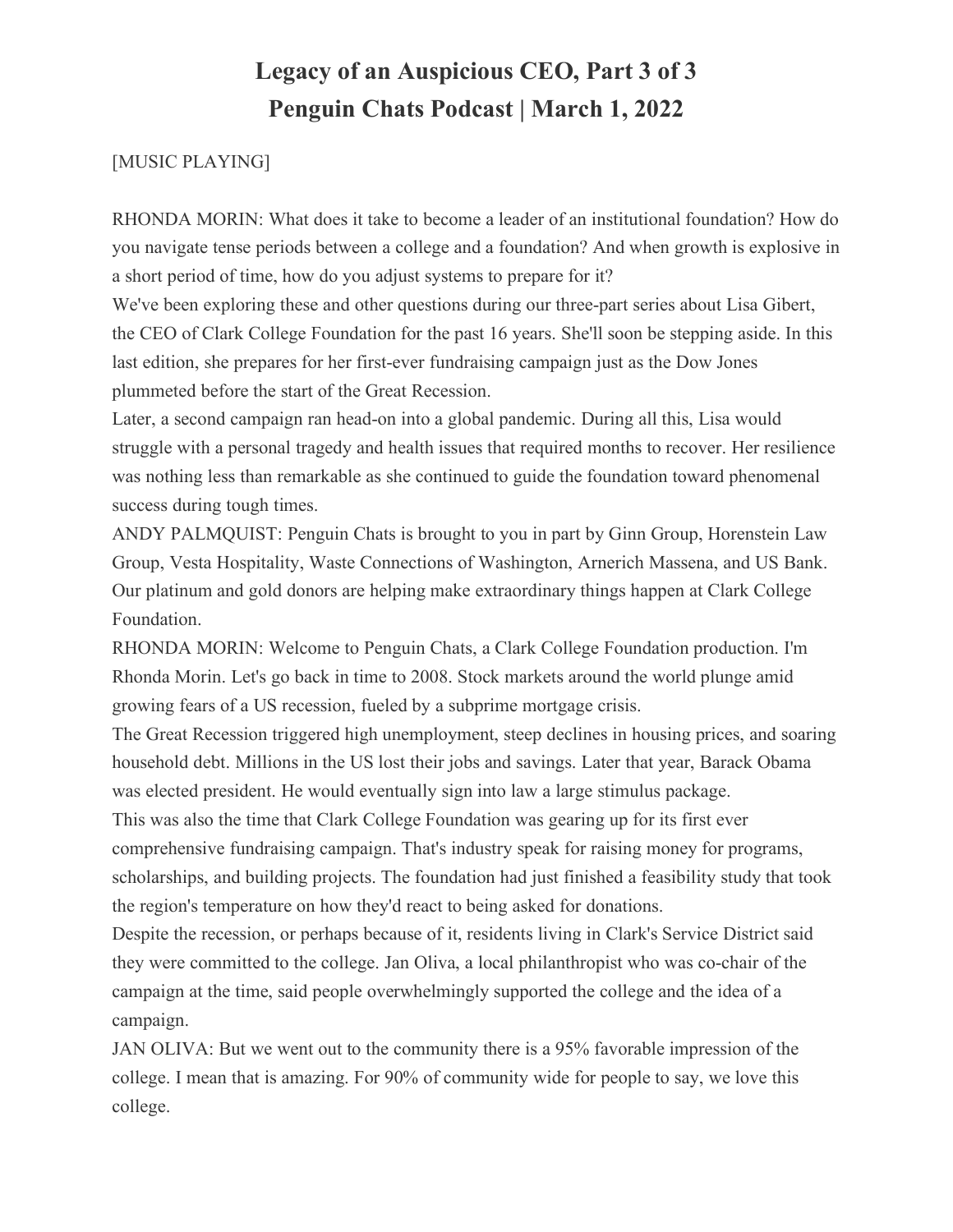We were very confident that we would have the support of people once we presented the needs that we were facing. But we had to show them what was needed, what we could do to bolster the economy and the lives of individuals here in the community. We knew they would be with us and they were.

RHONDA MORIN: By January 2009, the foundation had launched its first campaign calling it, Ensuring a Bright Future. It raised more than \$20 million for Clark College by the time it ended in 2014.

LISA GIBERT: It was very, very purposeful. It was about keeping students in school and making sure that we had the opportunities available for the depth and the breadth of the community as a whole, because everybody was searching for answers. Everybody was searching for help to get out of this mess. And we did.

RHONDA MORIN: The money went to remodeling the dental hygiene facility, STEM projects, and faculty training. But what rose to the top, was the part that affects students directly, according to Jan Oliva.

JAN OLIVA: You can see visually what we did, but again it's probably what doesn't always meet the eye that brought the most joy from the campaign. And that if you walk around campus and you look at all the students who are here, and if you have the time to stop and talk to them many of, them would say, yes I'm here thanks to the help of a scholarship.

RHONDA MORIN: Seeing the fruits of her labor in the faces of students is a delight for Lisa too. As a leader, she's always thinking about the future for those individuals. Toward the end of the Ensuring a Bright Future Campaign, the college pressed her to secure land for a future campus in the northern part of Clark County.

LISA GIBERT: I was able to develop a relationship and a mutually beneficial situation with them and the Boschma family to get what we were looking for in the way of a footprint in North County. But also to establish a legacy on behalf of the Boschma family and their presence in North County for so many years. They were immigrants that had come to this country and had run a dairy farm for years, so it's been a great story.

RHONDA MORIN: She's talking about land in Ridgefield, Washington that she pretty much single-handedly secured for the foundation in 2014. Part gift, part purchase, the land represents a long-term vision for the future of Clark, made possible by gifts from the Boschma family and Ridgefield East 1 Associates.

The gifts of land totaling nearly \$4 million did become part of the Ensuring Bright Future Campaign. The foundation ended up securing nearly 70 acres of land at more than \$11 million in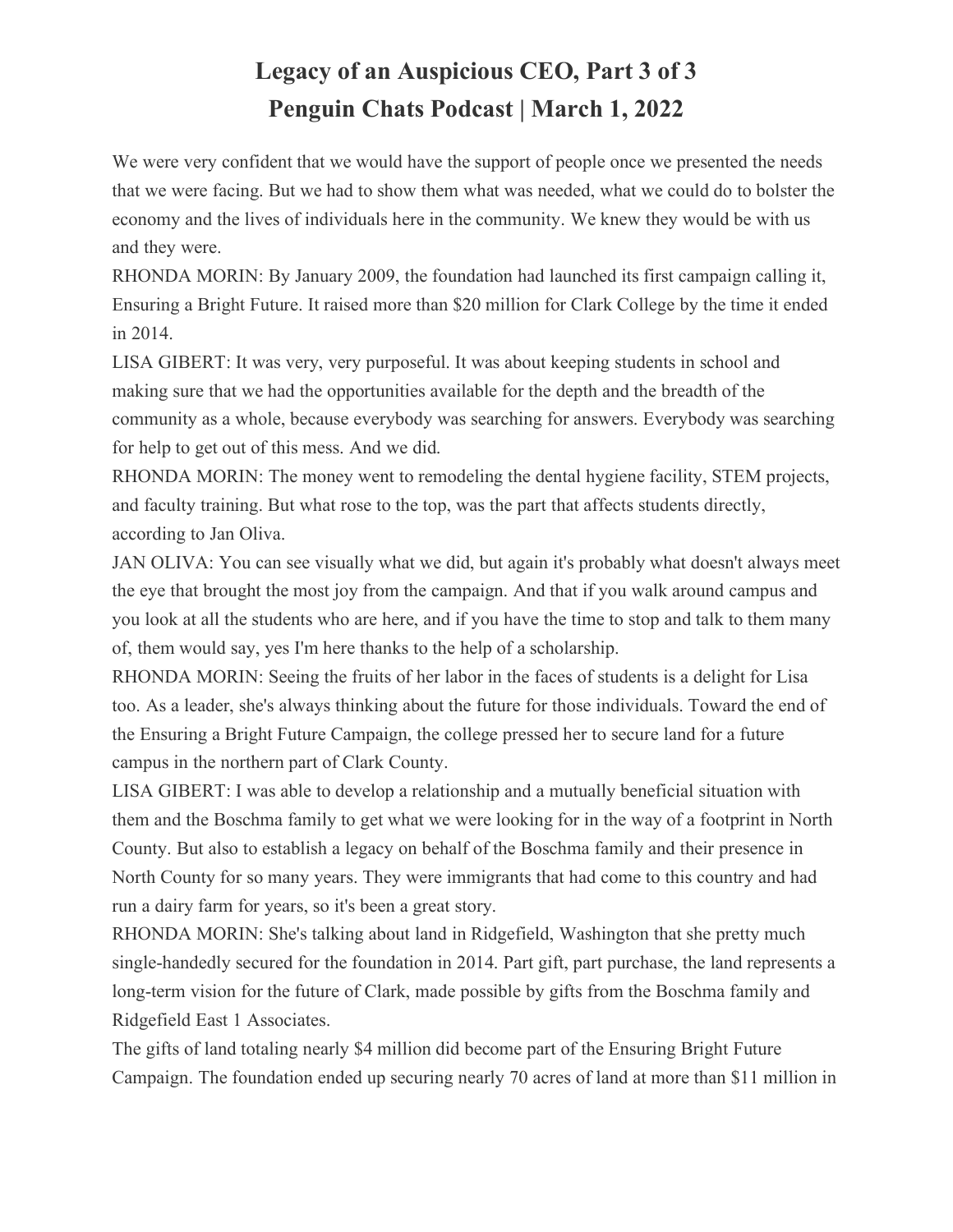value. Today, combined with \$59 million from the state of Washington to construct a building, the college will soon break ground on Clark College at Boschma Farms.

Gerry Boschma: Well, this is quite an honor for our family to be recognized tonight. Also, kind of full circle for us as they Lisa had mentioned my parents both did their citizenship class here at Clark College, my dad over 50 years ago. So that's pretty cool

Thanks again for just honoring our family and for including the name of Clark College, our name and therefore my dad's legacy because that's pretty special to us. So thank you. [APPLAUSE].

RHONDA MORIN: That was Gerry Boschma in 2018, at an event known as Saving Excellence. The family received the prestigious Presidential Award for Excellence in Philanthropy from the foundation that year during the event.

[MUSIC PLAYING].

Whether it was the first campaign or the next one, none of the successes in fundraising would have been possible had it not been for Lisa's, and the board of directors', hard work in mending the relationships with the college.

LISA GIBERT: There needed to be a gathering of the mines to figure out how best that we could work together. Yes, we had a campaign, we had aspects of that campaign and an overarching goal, but for the foundation operationally, we needed more clarity and the college was a huge part of that.

We needed to understand what they needed us to do. And we needed them to understand what we do and how we do it. And so we launched which I continue to shake my head and look back on that time into strategic planning in 2012, while we were in the midst of this massive campaign effort that we had never tried before on such a large scale.

RHONDA MORIN: Out of that process of intensive meetings between the two entities, came a new beginning.

LISA GIBERT: We were able to get out some discomforts, some challenges that we'd had in the past that we had never really addressed before. And although those were difficult conversations, as I reflect back on my 23 years with the foundation, I don't think I've ever been more proud to say that this was an opportunity that the foundation of the college had that allowed us to come together.

And we created a mantra, called Team Clark. And I stand by that. I think by that-- I think about that all the time and I even include our little tagline in the reports that I provide to the college trustees, as well as the foundation board, because that tagline says, together we are stronger.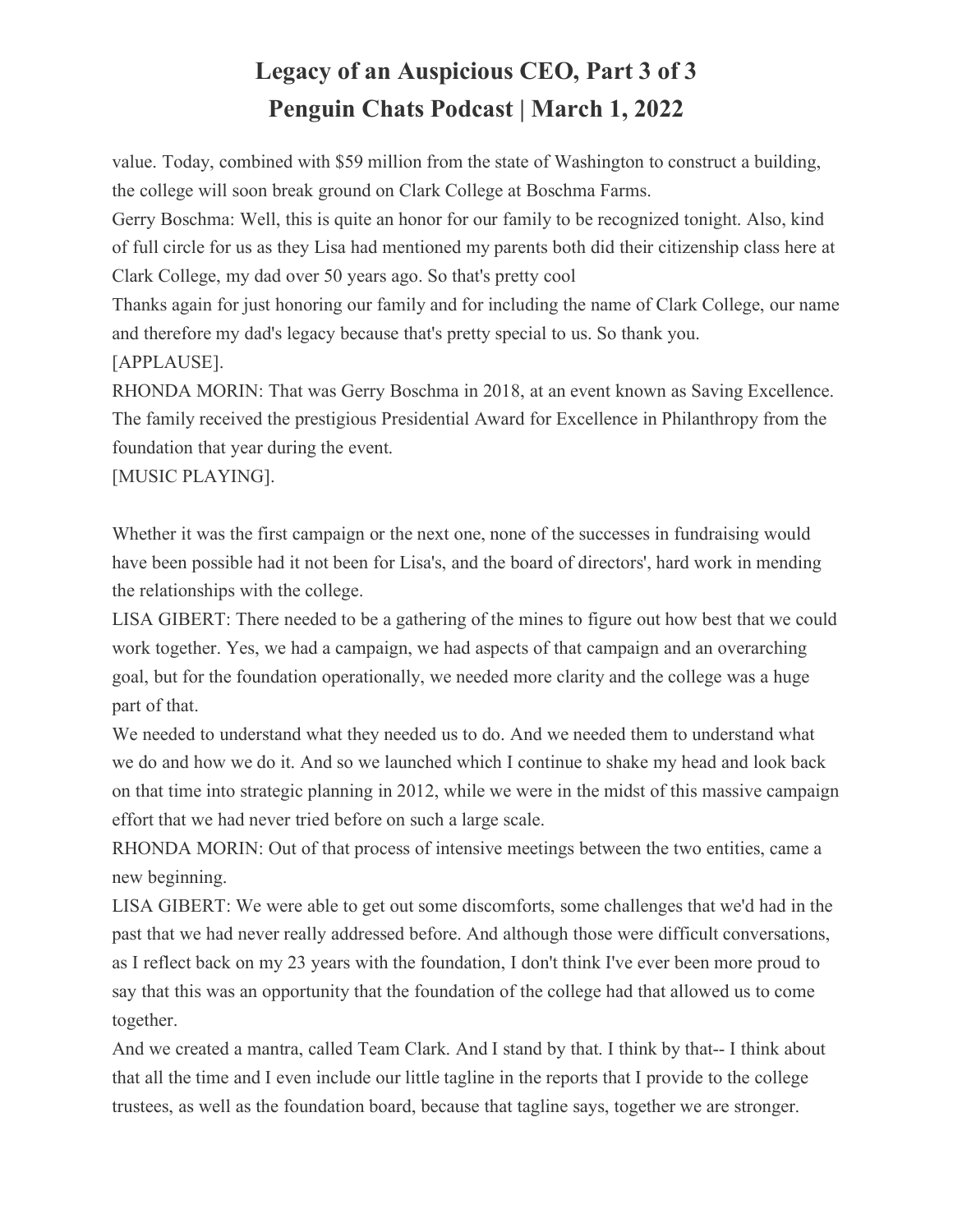RHONDA MORIN: Stronger in that as the leaders and boards of the two entities communicated more often, they quickly worked to sculpt a vision into a reality. Here's how Jan Oliva remembers it.

JAN OLIVA: When we were beginning the campaign it definitely was a time when the trustees and the foundation board came closer together I think, because we were striving for mutual goals. We knew we had to work together and it was for the well-being of the students and the entire campus.

LISA GIBERT: Once we had direction and vision from the institution, then we could come alongside that and take a deeper dive and say, OK, what are the initiatives and projects that we think that we can be most successful at from a fundraising perspective. And how do we align with the institution and make that possible.

RHONDA MORIN: As these conversations improved, the Ensuring Bright Future Campaign was still a few million away from its end. That effort would wrap up successfully yet, as often happens when campaigns get close to the end, the vice president for development left for another job. Lisa now had to start thinking about what was next.

LISA GIBERT: Once we surpassed it, it was just such a relief and such excitement that we had been so successful. So you take a huge sigh of relief, and you celebrate, and you start cleaning up and reflecting on what had been done and then you say, OK, brush off your sleeves and get ready because we got to look to the future and see what the next campaign will look like.

RHONDA MORIN: Some of those steps included another feasibility study to test the waters to see what types of needs were in the region now.

LISA GIBERT: We worked directly with the college. We identified probably \$100 million worth of projects. And we moved forward and based upon what we heard, we sharpened our pencil and we honed in on what we believed were the key areas of the campaign that we wanted to focus on. And of course, in the back of my mind is that terror of, Oh boy were we a one hit wonder, to go back to the days of music, and you just think, can I do it again? And can we build a team to make this happen?

RHONDA MORIN: The foundation would do another one of course, it was just that Lisa was faced with rebuilding her team and getting all the pieces in place. It's a lot of work. The next campaign would take a different tact, it wouldn't solely focus on dollars. Her board chair at the time, Greg Wallace, just about knocked her socks off when he shared his vision. He wanted to increase the donor base by 5 times.

LISA GIBERT: We needed to think deeper. We needed to not just go after initiatives, but we needed to build our base. We needed to engage a deeper and broader breadth of our community.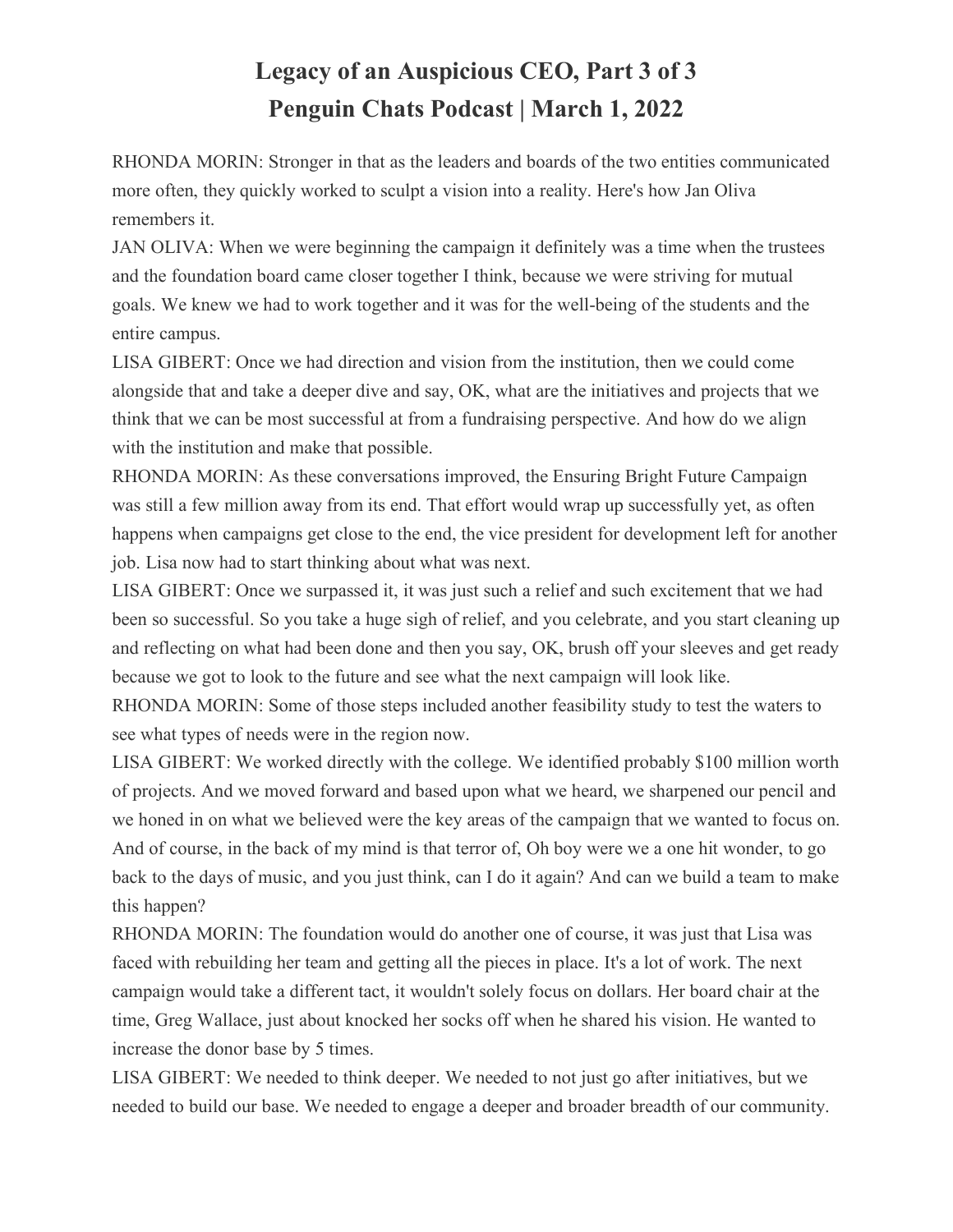We needed to dive deeper with our employers. And identify people that had moved to this area that nobody knew.

RHONDA MORIN: While these new seeds were being planted, tragedy struck. In 2014, Lisa's husband, Brett, died suddenly from complications following a routine surgery. He was 53. [MUSIC PLAYING]

The profound grief she felt losing her soul mate unmoored her for a time. Over time though, with support from her family, friends, and the foundation team, she returned to work. Once back, she and Greg Wallace, the board chair, started to talk more about that vision.

LISA GIBERT: Let's try to create a donor base that's five times our existing donor base. And I'm thinking, yeah that is a big hairy audacious goal. But in the end, it wasn't about how big that was, it was a recognition that if you put something out there that is inspiring and insightful and you know it's going to be a challenge, then even if you don't make the mark, you're going to be significantly further along than you were before.

RHONDA MORIN: Over time, the once scary goal, evolved into new ways the foundation engaged people. Lisa had hired Joel B. Munson as the Chief Advancement Officer for the new effort. He explains.

JOEL B. MUNSON: In many ways it was really about going back to the basics and building this pyramid of support, where we wanted to get the word out about all the great things that was going on at the college in particular around the foundation, and we've been able to do that through all of our really great marketing efforts.

We started our podcast series, we enhanced our magazine, changed the focus of that. We started to do more work with our social media. So there was just this flurry of renewed activity with communications and marketing which I think has made a huge difference.

RHONDA MORIN: Another addition was redoubling the efforts of the foundation's major gift officers to nurture their relationships with the community.

JOEL B. MUNSON: We helped them learn more about what was going on. We helped connect them to the things that the college that were of interest to them.

RHONDA MORIN: And those efforts have really paid off.

JOEL B. MUNSON: We devised a campaign to help us expand the donor base that we had. And certainly we haven't expanded it 5 times and that was never the goal. But we have probably doubled it, maybe even more than doubled it and that's huge.

And what's really great is we've had more than 5,100 unique donors to this campaign that have given well over 22,000 gifts over the course of the campaign. And the vast majority of those probably between 60% and 64% are either brand new donors, or their donors who were just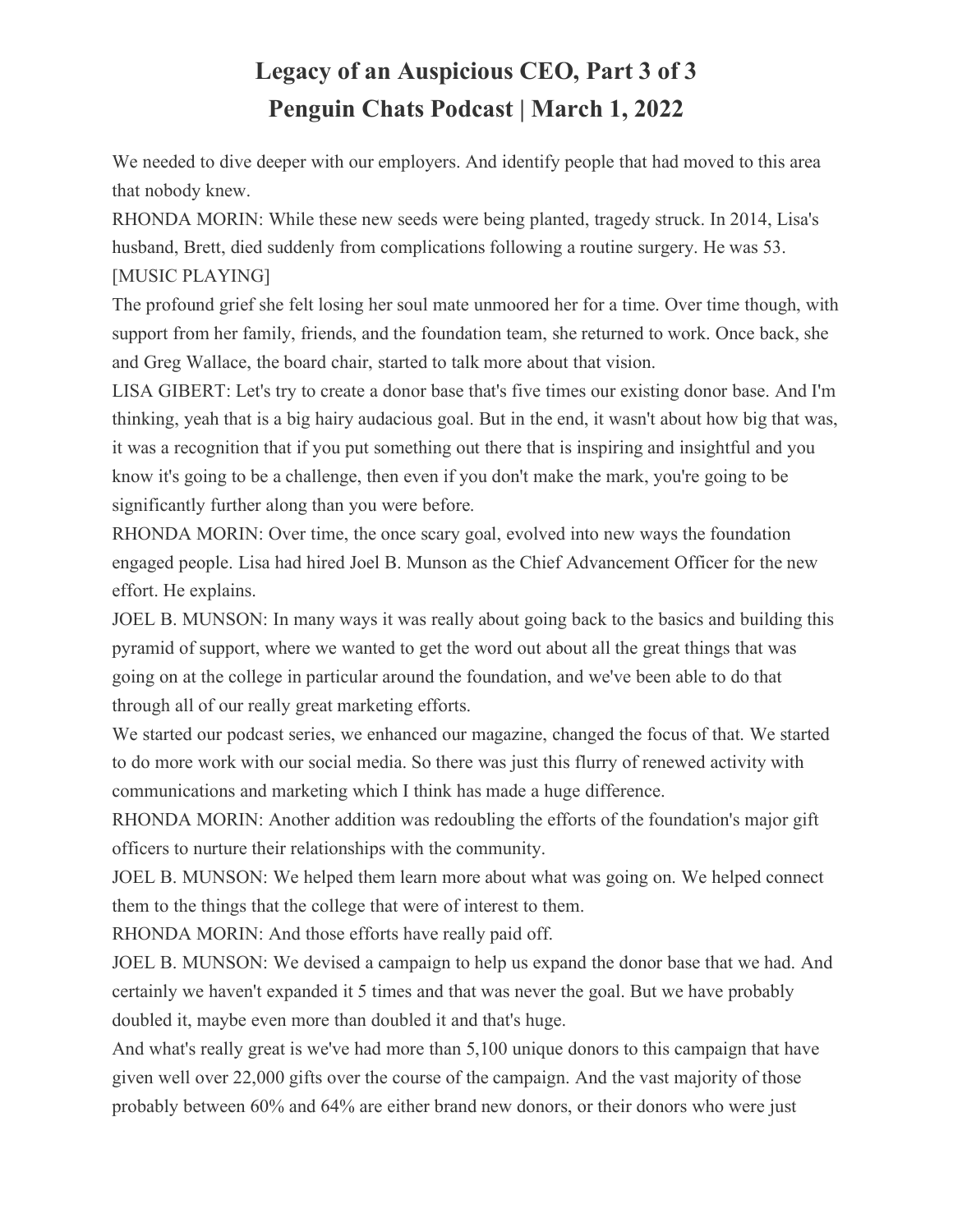giving very small amounts in previous fundraising efforts, and had significantly in this campaign increased their giving.

LISA GIBERT: Ultimately those 5,000 voices are our community. And we're a community college. So we need to listen to them and have them get engaged, and recognize that the community college is an asset that can benefit them in so many different ways from lifelong learning, to continued education, to activities and events that happen. And so it really is a vibrant environment.

[MUSIC PLAYING]

RHONDA MORIN: Lisa's personal challenges continued while she was putting the building blocks in place for the next campaign, including new staff. Remember that rare bone condition she has from Part 1 of the series? It makes her bones extra brittle so that they break easily. Turns out, a rod that braced her femur from a prior injury had moved and it required surgery. Lisa was still raw from losing her husband following a surgery. You can imagine her trepidation. She eventually had two operations in 2017, and again the next year for something else in her back. They all went OK, but she had to take time off and let her team do the heavy lifting. JOEL B. MUNSON: When she really came to know how serious the situation was, we all knew that we probably had to look at things a little bit differently. And then certainly to make matters worse, on a bright sunny mid day I think it was in Portland I tripped on an outcropping of a sidewalk and fell and broke both of my arms. And so Lisa and I used to laugh that between the two of us we made up one person.

We knew he had a good team. We have all the makings of being successful. Lisa had really paved the way for us in terms of helping us get the resources we need from the board to help us be successful.

We had great buy-in from the board. We had great support from our team. And we knew we had the capacity out in the community to do this. So for all of those reasons we said, no, we shouldn't hesitate. Now is the time.

RHONDA MORIN: Fast forward to 2019, when a new virus began rapidly infecting, and killing, people across the globe and sending them inside. 2020 culminated in the murder of George Floyd in Minneapolis, sparking civil unrest not seen in decades.

Meanwhile, as Clark dealt with these life-altering events, its 13-year president left, and an interim took the reins. The interim president led the college during a heated faculty strike and a budget deficit, while the college search for a permanent replacement.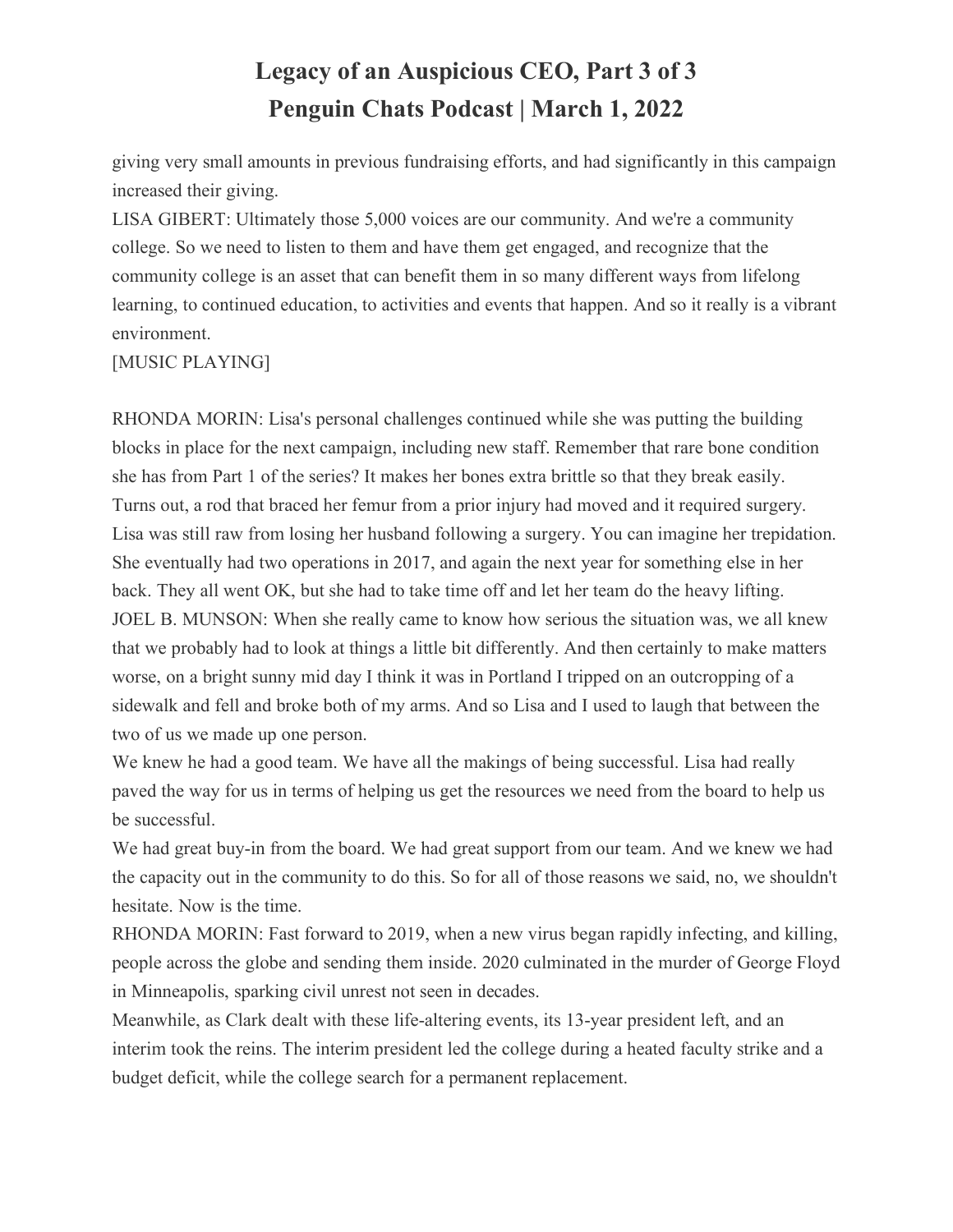The pandemic has been a particularly challenging time for Lisa as a leader. Because the whole world had changed and what felt like an instant, fundraising had to pivot too.

LISA GIBERT: You really are, as a leader, carrying that burden deeply reflecting on what you are feeling as a person versus what you feel like you need to do on behalf of the organization, on behalf of the board, and of course the employees. And I found that to be very challenging. It takes or puts a great weight on you as a person to reach out and to make sure that people are OK. When two weeks came and went, and then a month, and then two months and then it was all of a sudden no, this is a change of life. This is about how are we going to reposition ourselves so that we can still do our work, we can support our employees many of them in extremely different positions in their lives. Some with little kids, some with aging parents, and some unfortunately having both to where they're managing a personal demand that we've never seen before. RHONDA MORIN: Lisa's talking about the shift she made during the pandemic to support the foundation's employees, while keeping them motivated to work with donors to help students stay in school when there were so many unknowns.

LISA GIBERT: For us at the foundation, it was about making sure that we could bring in emergency funds when we needed to. And that paired up with CARES money through the federal stimulus really supported our students and kept far more in school than if it hadn't been there.

I don't think it's a surprise that obviously emergency financial assistance was absolutely the biggest need at Clark, and that assistance actually could take place in a number of ways. We had a huge outpouring of support particularly in the area of our food pantry, because people were going out or without a regular access to staples within their pantries.

RHONDA MORIN: Early in the pandemic, some donors who were considering giving large donations, decided to hold back because of the political unrest gripping the country and the uncertainty surrounding the virus. Joel Munson explains.

JOEL B. MUNSON: They really said to us, we need some time to see what's going to happen and we've got to reprioritize some of the things that we're supporting in light of COVID. The economy at that point had tanked so nobody really knew what the future held.

We decided again, that because we were well more than halfway in the campaign that we wanted to continue and that we were just going to have to do the best we could, we thought, the best that we could do would be to really help to try to focus on the issues related to COVID that had an impact on our college and our students.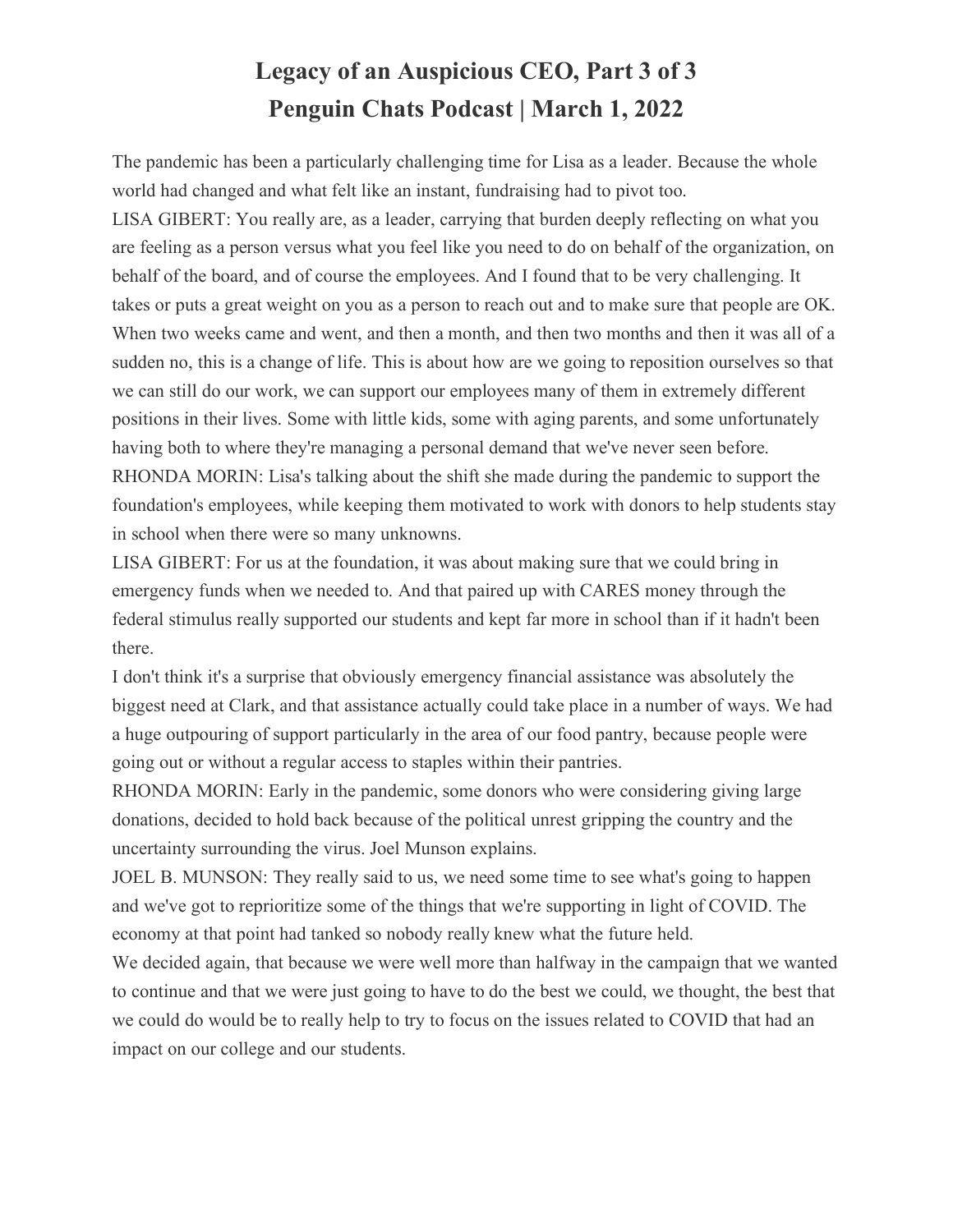And what we found was that many, many of our students were in need of emergency funding to help them get through, because so many of them had lost their jobs. And so we shifted and we asked people to support us with these COVID emergency funds and we were very successful. LISA GIBERT: We've had a huge number of our corporate partners that have provide resources to allow us to purchase a freezer and a commercial refrigerator so that we can make sure that some of those other critical nutrients that should be part of everyone's diet were accessible. RHONDA MORIN: In all, the community rallied and helped the foundation raise and distribute to Clark more than \$800,000 during the pandemic.

[JAZZ MUSIC].

Another highlight during an otherwise trying time was scholarships.

LISA GIBERT: There is no gift that you can give that's better than a gift of education. Because nobody, literally nobody, whether it's one class or 45 credit hours, which is equivalent to a year's worth of studies nobody can take that away from you.

I think there's a key reality check here, that education is lifetime. We need to make sure that anybody who wants to get an education and wants to improve their life and improve their livelihood for their family shouldn't be denied because they don't have the money to attend. That's a problem that we can fix. And I'm absolutely convinced that we can fix that. JOEL B. MUNSON: It's such an applied and tangible way to make a difference. It's an easy transaction and it's relatively easy to see what the outcome of something like that is going to be. With scholarships, you can make the scholarship it goes to a student, that student completes his or her studies hopefully and goes on to get where there's the satisfaction, there's the reward, there's the climax that I think a lot of people really find very fulfilling. [JAZZ MUSIC].

RHONDA MORIN: The foundation's donors and partners agree and they voted with their wallets. By early 2022, more than \$16 million had been donated to scholarships more than doubling the original goal. [JAZZ MUSIC].

There are many ebbs and flows in a career. It can be tough to pick one or two highlights that reflect your entire body of work. Lisa though, is quick to mention one thing that she was determined to do.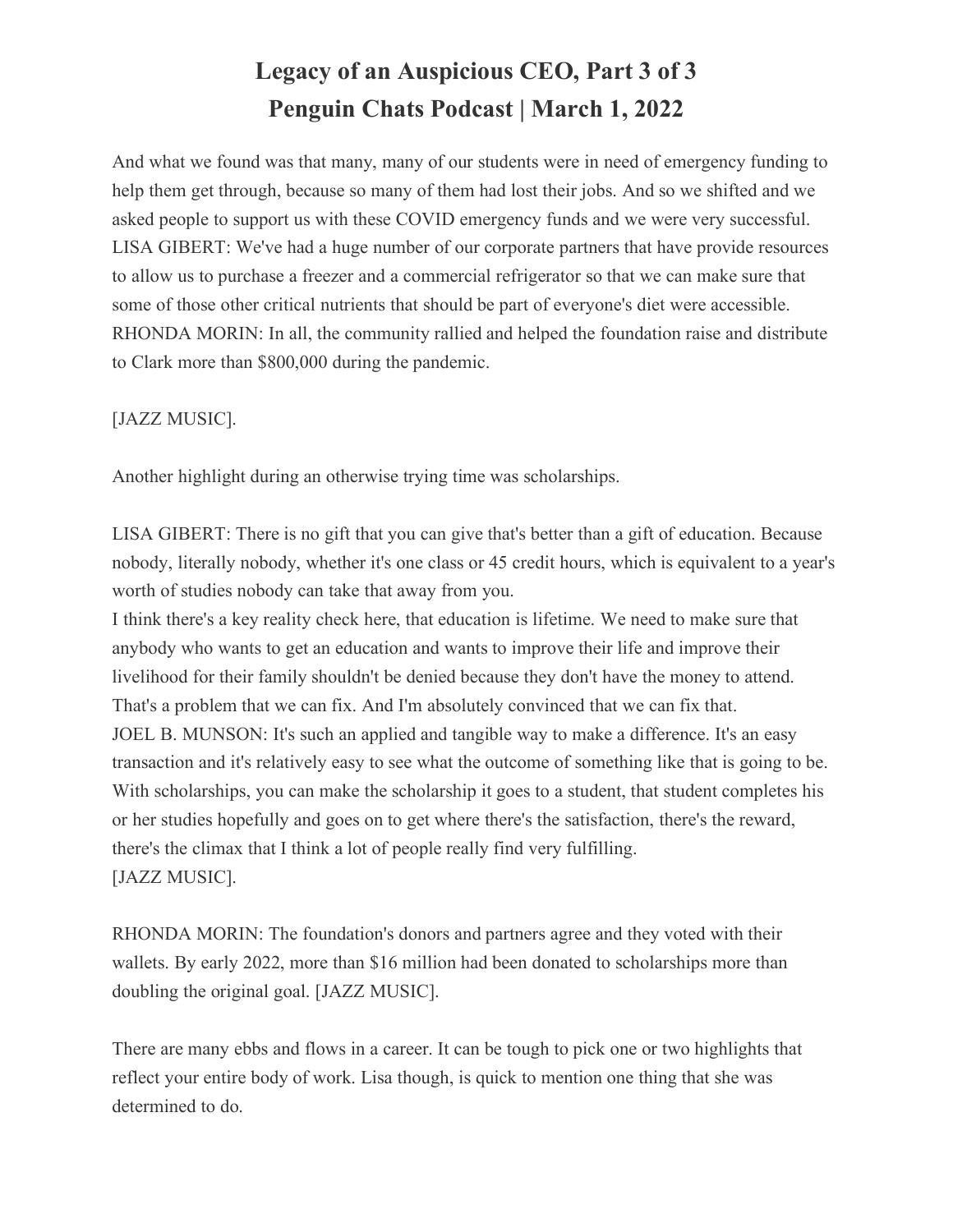LISA GIBERT: There was no part of me that was ever going to allow the foundation of the college not to come back together. That no matter how difficult the conversation has been or even in the future could be, we just need each other.

And even though we go about our work in different ways, we are just critically important in our mere existence that we need to support each other. We need to move forward and build this college to be and continue to be the successful institution that it is. We just have to. Our community needs it or our economy needs it. Our employers need it.

JAN OLIVA: I so admire Lisa's tenacity. When she has a goal whether personally or with the foundation, she will do everything in her power to reach that goal and to nurture people and bring them along so that they truly feel part of that mission that she is trying to accomplish. And in the end, you have a strong community of people who are willing to walk on water for her. [LAUGHTER].

JOEL B. MUNSON: You've got a fundraising team that believes in what they're doing. That is 100% supportive of the college that loves the work that they do, and chooses to be here and do this work despite all the other opportunities that are out there for development professionals and believe me there are many.

I just want to make sure that we give proper shout outs to those people on our staff who have worked so well and so strategically and so creatively, they deserve a great deal of praise and acknowledgment. [MUSIC PLAYING].

RHONDA MORIN: For someone who railed against becoming an accountant to questioning whether she could lead a fundraising shop, there are many examples of how her staff, board, the college, and the community admire her commitment to the job. Yet, after all this time, do you think she considers herself a fundraiser?

LISA GIBERT: I don't. [LAUGHTER].

RHONDA MORIN: How much does it take, how many years?

LISA GIBERT: You know it's funny because I've had people say, well you're a fundraiser, I'm like no I'm not. Do I do fundraising? Yes, but more so I don't really look at it as fundraising. I look at it as building relationships within our community, understanding our stakeholders, and understanding our college, and trying to determine what their objectives are and how best those objectives come together to meet a common goal. I don't consider myself a fundraiser. I consider myself a matchmaker.